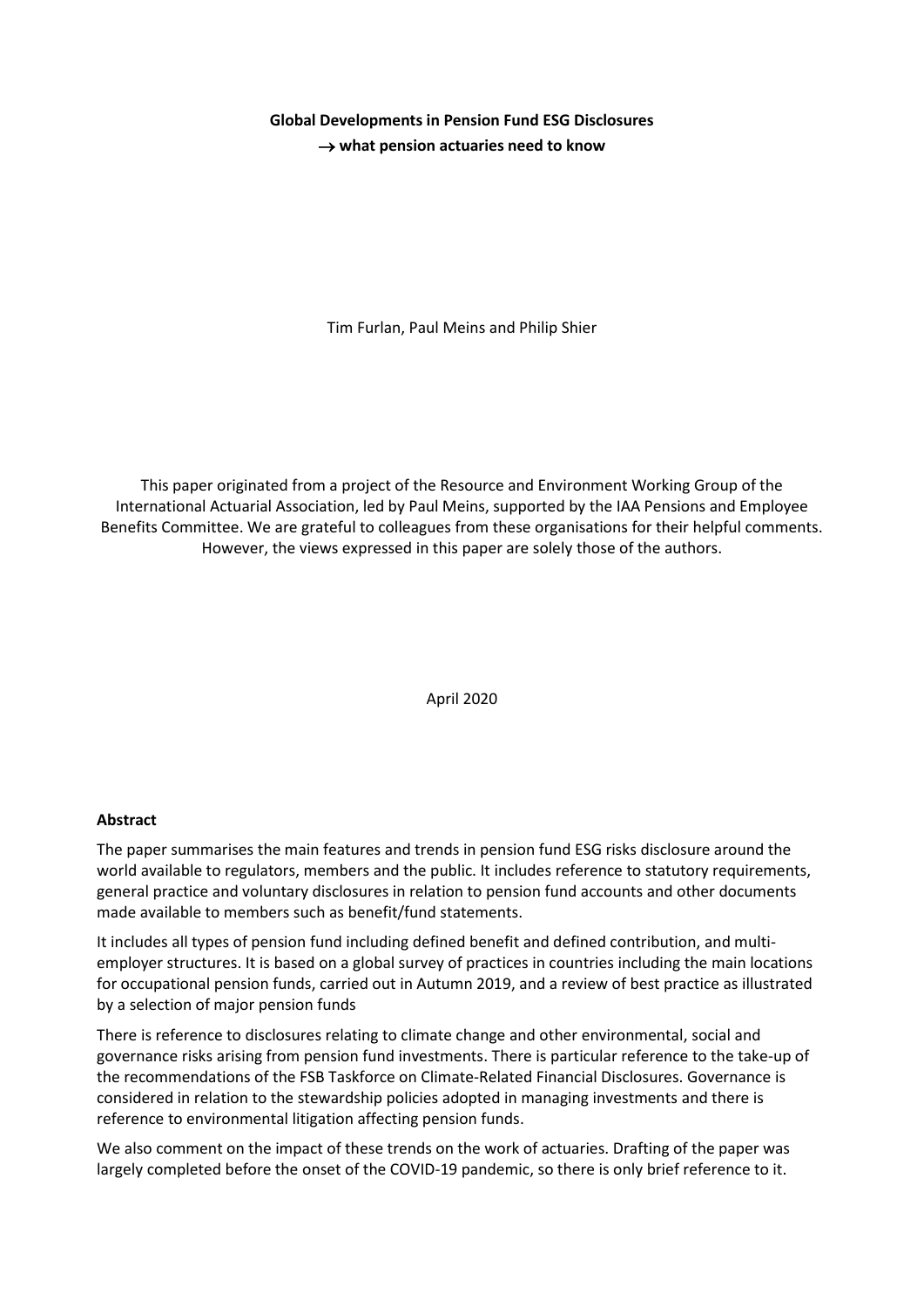Global Developments in Pension Fund ESG Disclosures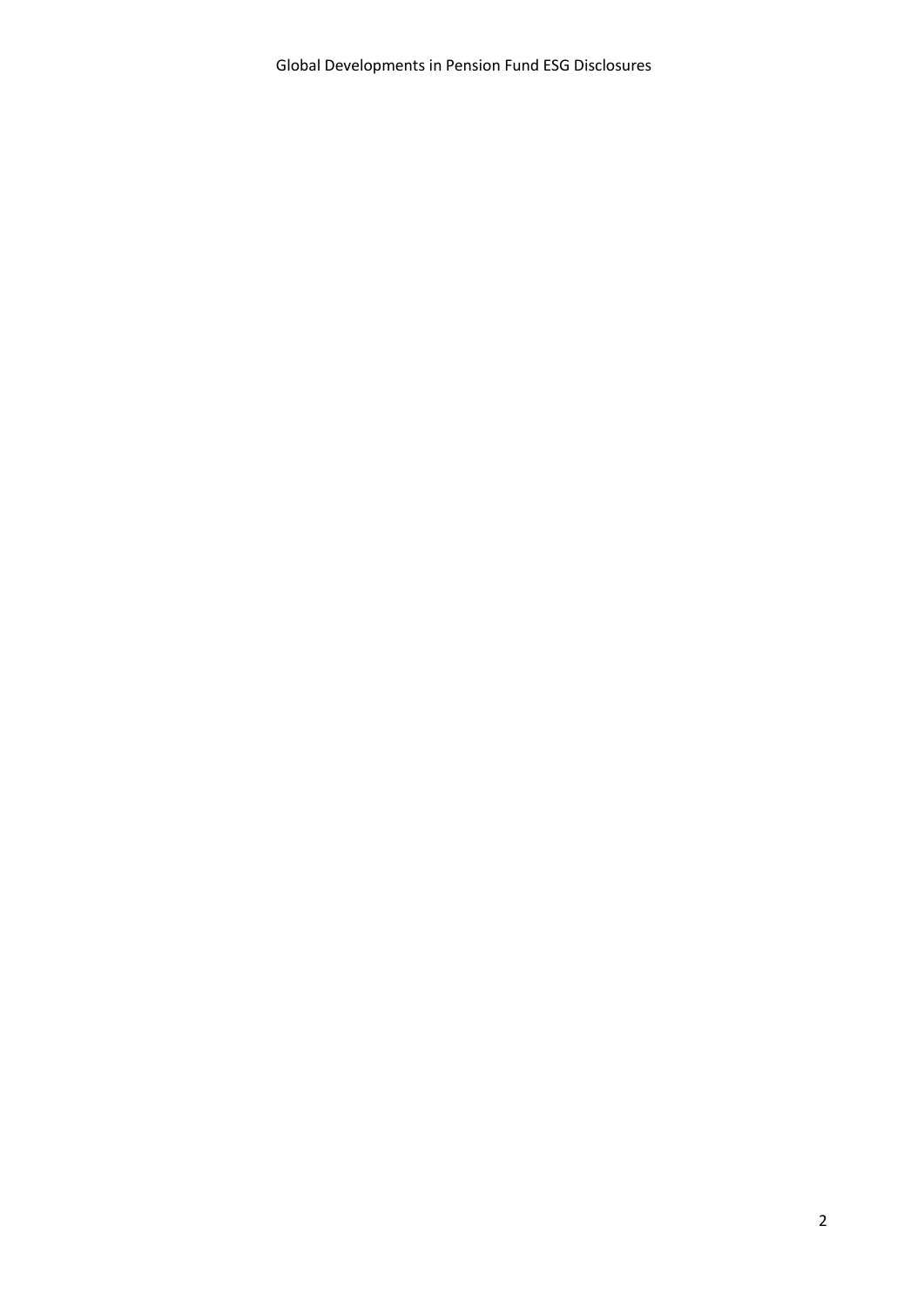# **Introduction**

Pension funds are major asset owners and global investors, with the stewardship responsibilities this entails. According to recent OECD [statistics,](https://www.oecd.org/finance/private-pensions/pensionmarketsinfocus.htm) total global pension fund assets amount to USD 44 trillion, with the USA making up more than half that figure and Australia, Canada, Japan, Netherlands, Switzerland and the UK substantial players.

After being viewed by some as mainly of interest to ethically driven investors, Environmental, Social and Governance issues have moved in recent years from being an ill-defined, under researched area, to a position where most investment managers now claim to integrate ESG into their investment processes in order to maximise long term returns and identify potential reputational risks. Over 2,300 organisations representing more than USD 80 trillion in assets under management, including pension funds, insurers and investment managers, have signed the UN Principles for Responsible Investing. This seems to be driven by a number of factors including:

- high profile ESG failures such as the [BP Gulf oil spill,](https://www.epa.gov/enforcement/deepwater-horizon-bp-gulf-mexico-oil-spill) [Vale dam disaster,](https://www.bbc.co.uk/news/business-47432134) [Volkswagen emissions](https://www.independent.co.uk/topic/volkswagen-emissions-scandal)  [scandal,](https://www.independent.co.uk/topic/volkswagen-emissions-scandal) [Westpac money laundering crisis](https://www.smh.com.au/business/banking-and-finance/super-fund-hesta-pushes-westpac-board-for-more-action-20191128-p53f22.html) and [Bangladesh clothing factory disasters](https://www.ilo.org/global/topics/geip/WCMS_614394/lang--en/index.htm)
- increased public concern relating to ESG issues which can rapidly escalate through global social media, as strikingly illustrated by the recent concerns over plastic waste
- much academic research suggesting a positive effect on investment returns and/or volatility when ESG issues are reflected in investment processes, see for exampl[e Morgan Stanley,](https://www.morganstanley.com/content/dam/msdotcom/ideas/sustainable-investing-offers-financial-performance-lowered-risk/Sustainable_Reality_Analyzing_Risk_and_Returns_of_Sustainable_Funds.pdf) [MSCI](https://www.msci.com/documents/10199/03d6faef-2394-44e9-a119-4ca130909226) and [Truvalue Labs.](https://www.truvaluelabs.com/wp-content/uploads/2018/05/WP_PerfTest_R1k.pdf)

ESG can be seen as a collection of business risks that companies and investors need to evaluate, but which may not have received the attention they deserved in the past, with short term profit being prioritised at the expense of longer term sustainability, for example where

- environmental risks have been termed "externalities" someone else's problem such as the despoiling of local agriculture or tourism by pollution. But litigation from other businesses or action by local government, even many years later, can bring it home to the polluter
- insufficient resource is devoted to risk management
- they are vulnerable to exposure of their business practices, including where they are working through third parties, over which they may have limited control, as child labour and palm oil [campaigns](https://www.careeraddict.com/10-companies-that-still-use-child-labor) demonstrate
- an insular and flawed business culture develops which allows or overlooks illegal activities such as with money laundering, market manipulation and corruption
- there are governance problems related to a dominant chief executive and/or lack of diversity, which may persist for many years if financial results seem acceptable and risks are not appreciated.

To all of this must now be added the global risks and challenges of climate change. Arguably the greatest risk that business, pension funds and society itself is now facing in the medium to long term, climate change is already having an impact in terms of natural disasters, and also through changes in markets as a result of the increasing efforts to mitigate global greenhouse gas emissions. Pensions fund disclosures in this area will help to reveal the extent to which they are positioning themselves for the changes to come.

The objective of this paper is to examine the extent to which pension fund ESG risks are disclosed around the world, given their importance in terms of long term fund performance and delivering members' benefits, but also in relation to wider societal impacts. We are grateful to colleagues in the International Actuarial Association for their assistance in providing the survey of practice in key locations on which our paper is based, carried out mainly in Autumn 2019. Such disclosures indicate the approach to ESG risks by pension funds and the extent to which their approach is available for scrutiny by members, regulators and the general public.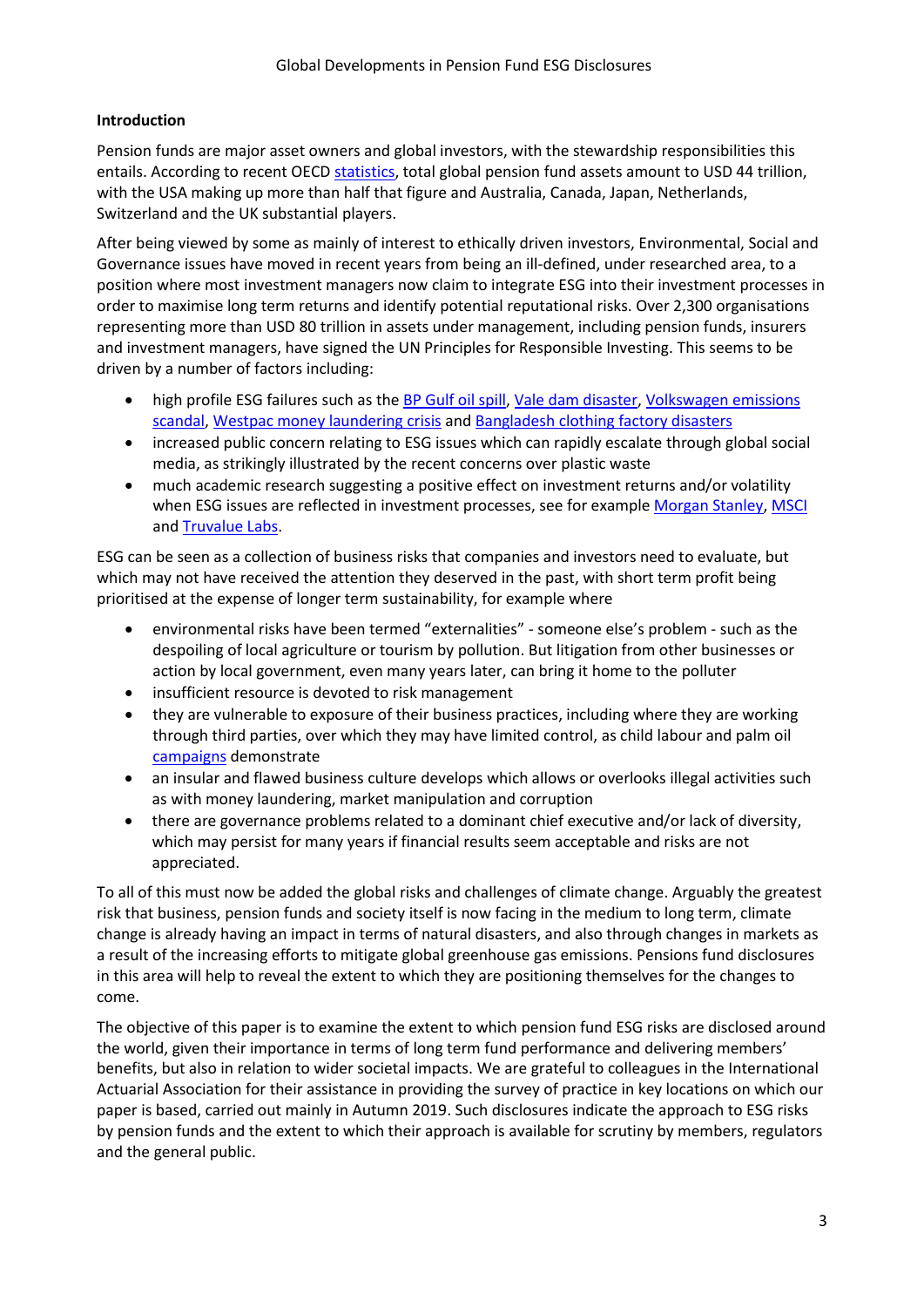Global Developments in Pension Fund ESG Disclosures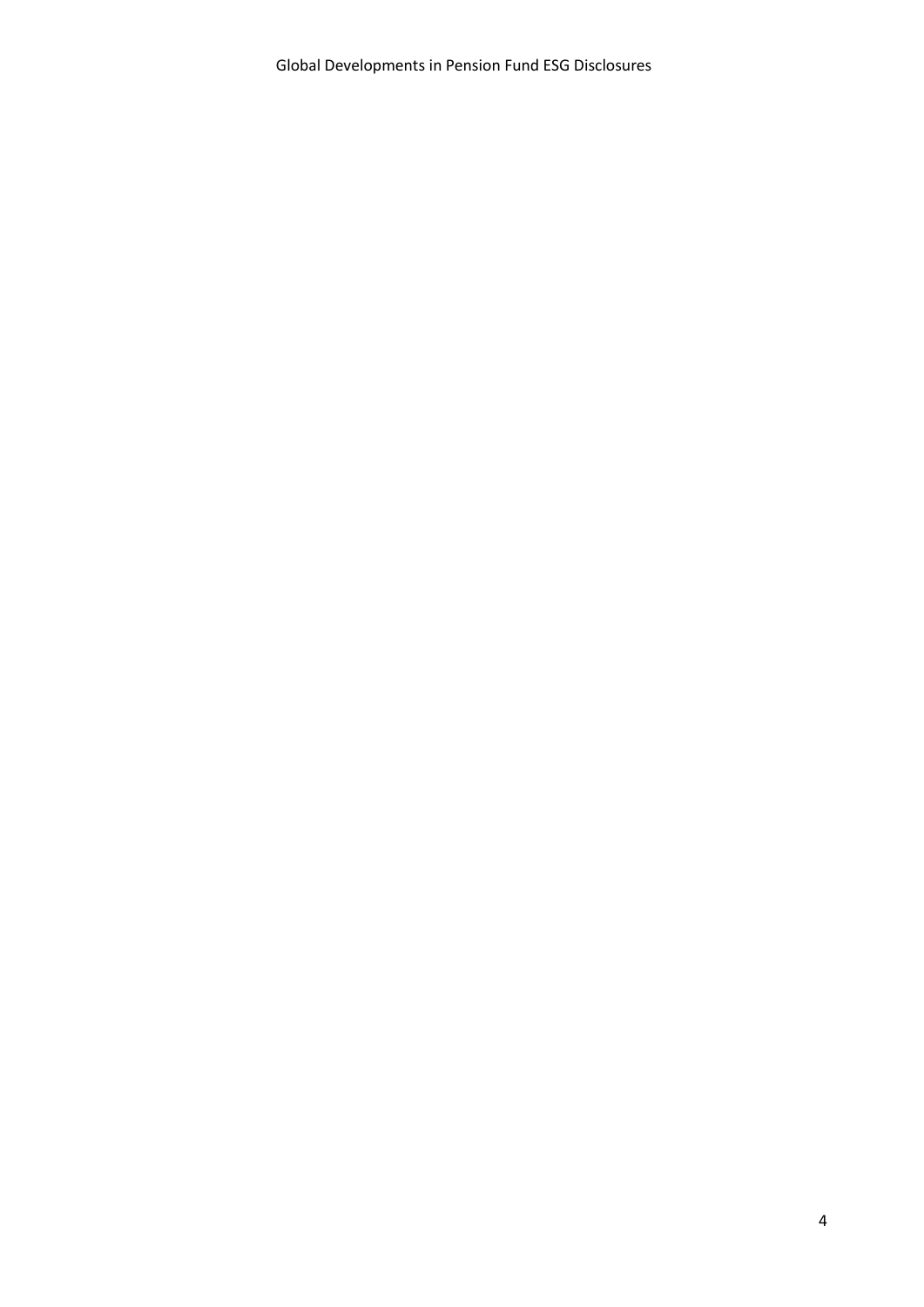# **CONTENTS**

|                                                       | Page      |
|-------------------------------------------------------|-----------|
| Pension fund structures and management                | $6 - 8$   |
| <b>ESG risks disclosures</b>                          | $9 - 10$  |
| <b>Stewardship of investments</b>                     | 11        |
| <b>Impact investment</b>                              | 12        |
| <b>Environmental litigation</b>                       | 13        |
| Review of examples of public pension fund disclosures | $14 - 15$ |
| <b>Concluding remarks</b>                             | 16        |

| Appendix A Examples of ESG disclosure around the world |  |
|--------------------------------------------------------|--|
|                                                        |  |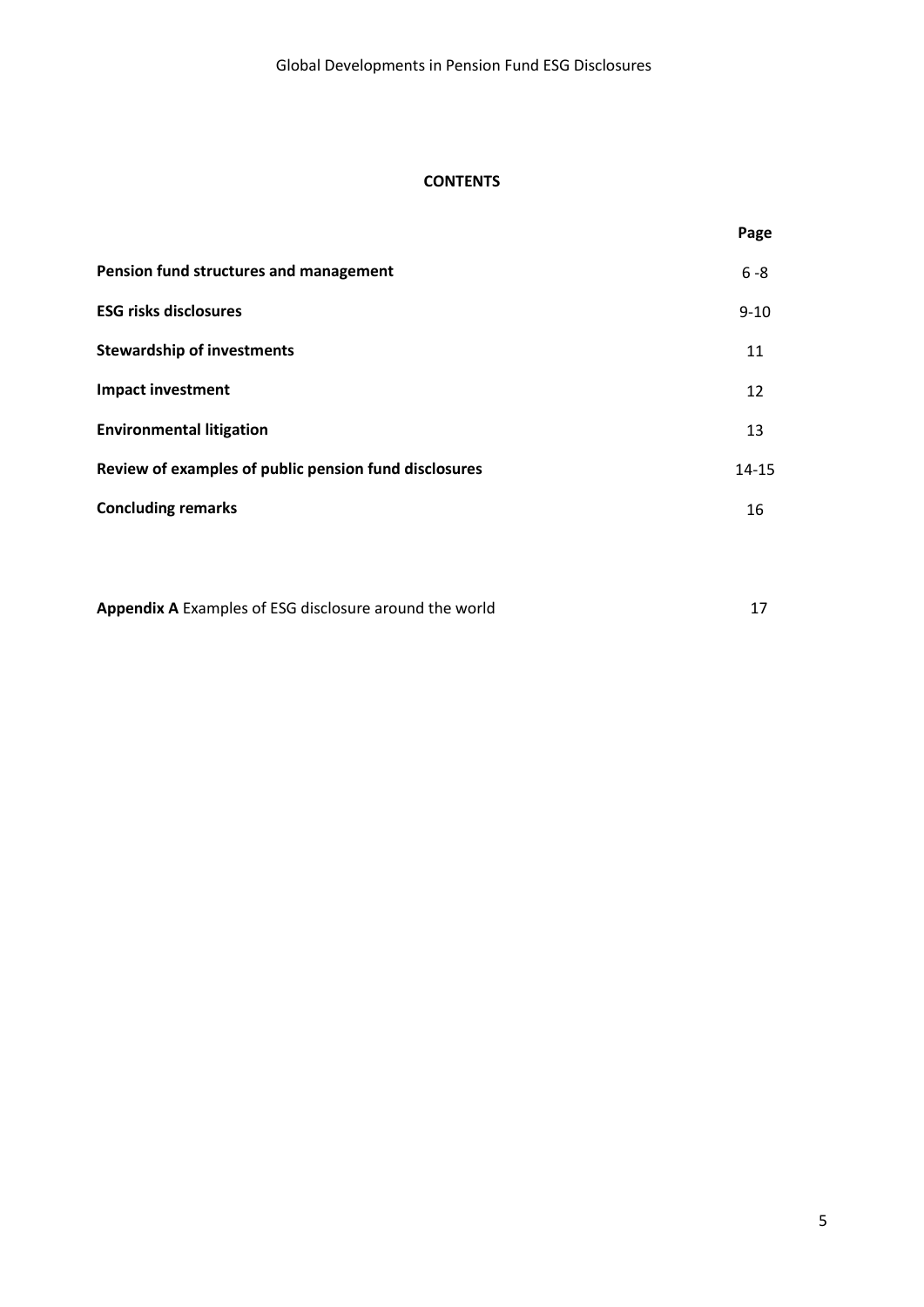#### **Pension fund structures and management**

How pension funds engage with ESG is affected by their own structure and governance, as determined by local legislation and practice, and their size, in terms of the resources they can devote to ESG issues, including whether they have their own investment departments or have to rely on external investment managers. These factors are summarised in the following table for the 14 countries in our survey:

| Country      | Approximate<br>total pension<br><b>funds 2019</b><br>US \$ billion* | <b>Structure</b>                                                                                                                                             |
|--------------|---------------------------------------------------------------------|--------------------------------------------------------------------------------------------------------------------------------------------------------------|
| Australia    | 2,077                                                               | A few large multi-employer funds with corporate trustee, equal employer &<br>employee representation, plus some independent trustees. Also retail funds      |
| Canada       | 1,924                                                               | Varies by province, mostly employer sponsored, administered by a committee<br>(trustee) with some employee/outside involvement. Also industry & retail funds |
| France       | 155                                                                 | Mostly pensions are from unfunded industry wide plans. The few funded are<br>employer sponsored. Also insured retail funds                                   |
| Germany      | 502                                                                 | All plans employer sponsored. Employee representation mandatory. Some large<br>industry-wide schemes (eg construction, banking). Also insured and unfunded   |
| Ireland      | 184                                                                 | Employer sponsored, separate entity with trustees (including member nominated<br>& professional). Many small insured schemes.                                |
| Italy        | 210                                                                 | Employer sponsored with separate Board including employee representation.<br>Also insured and unfunded                                                       |
| Japan        | 1,400                                                               | (Excludes Japanese Government Pension Fund) Employer sponsored, separate<br>entity, 50% employee representation. Also retail funds                           |
| Netherlands  | 1,690                                                               | Employer or multi-employer sponsored, separate entity with trustees and<br>generally equal employee representation                                           |
| Poland       | 48                                                                  | Employer sponsored, subject to radical restriction in recent years                                                                                           |
| South Africa | 231                                                                 | Employer or multi-employer sponsored, separate entity with trustees and<br>generally equal employee representation                                           |
| Spain        | 43                                                                  | Employer or multi-employer sponsored, separate entity with trustees and<br>generally equal employee representation. Also insured retail funds                |
| Switzerland  | 1,047                                                               | Employer or multi-employer sponsored, separate entity with trustees and<br>generally equal employee representation                                           |
| UK           | 3,451                                                               | Employer sponsored, separate trustees, at least one third employee nominated.<br>New multi-employer funds for minimum DC benefits. Also retail funds         |
| <b>USA</b>   | 29,196                                                              | Employer or multi-employer sponsored, separate entity with trustees but limited<br>employee representation. State requirements vary. Also retail funds       |
| Total        | 42,158                                                              |                                                                                                                                                              |

#### **Overview of pension fund assets and structures**

\*Generally taken from The Thinking Ahead Institute's Global Pension Assets Study 2020, except Japan and Poland which are from the OECD (which uses a different definition of pension funds). IRAs are included for the USA.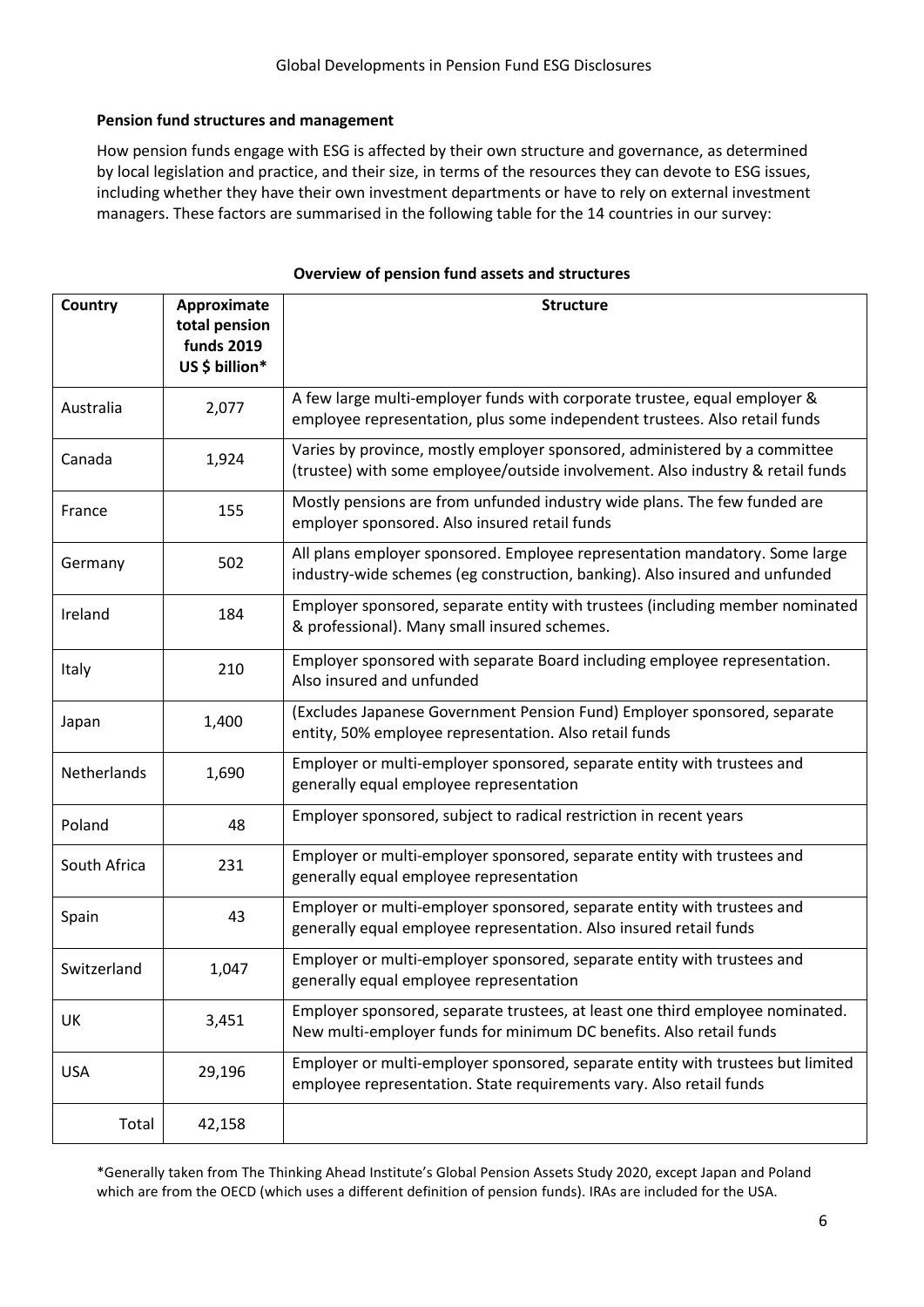### **Definition of a Pension Fund**

For the purposes of this paper we have concentrated on funded occupational pension funds (the so called "second pillar"), including private and public sector defined benefit and defined contribution retirement schemes that operate separately from government. We have not included the substantial funds invested by some governments, such as Japan and Norway, which serve to stabilise the finances of their state pension systems or other state-run country-wide schemes like the Singapore Central Provident Fund.

### **Structures**

It will be seen from the above table that pension funds are typically established by employers through a separate legal entity, mainly with equal employer/employee trustee/board representation. In UK local government, and US public sector funded pension schemes, there are no trustees as such but managers acting in a trustee capacity. Many countries have facilities for employees to make additional provision through individual contracts managed by insurers or other providers. Hence pension fund disclosure is in the hands of trustees (or their equivalent), or insurance companies in the case of individual pension contracts.

In those countries which have a trustee structure, it tends to be a part-time, often unpaid activity, which company management and employees fit in around their main jobs, although there is some growth in the use of professional (paid) trustees. Hence it is only likely to be the larger pension funds which have the resources to fully support trustees/managers in determining their approach to ESG issues, although these will generally make up the majority of total pension fund assets. Smaller funds will be reliant on external investment managers and advisers.

### **Size**

In many countries the amount of total pension fund assets is relatively small (which is also the case for most countries not included in our survey). Apart from the size and development of each economy, this is explained by the fact that many countries, including most of Europe, make pension provision mainly through various forms of unfunded arrangement

The encouragement given to multi-employer funds in Australia, the Netherlands and recently the UK, means that they have fostered the development of some major independent pension funds. However, in most countries with substantial funds there are also a range of smaller funds. Consolidation is being encouraged in the UK.

# **Type**

Apart from in Australia, most major pension funds are in respect of defined benefit ("DB") liabilities. To some extent this is an historical legacy as the trend in most locations seems to be towards defined contribution ("DC"). However, this does mean that investment strategy and ESG policies are clearly the responsibility of the scheme trustees in the first place. In a DC scheme the members may have some involvement in these matters, where they have a choice of funds in which to invest. Also, in these schemes the trustees/managers may wish to be seen to be addressing members' concerns, for example in relation to climate and other ESG issues, in order to promote growth in membership and contributions.

# **Regulation**

In terms of the general regulation of pension fund investment, in most locations the overriding requirement is for the trustees or their equivalent to act in the long term best interests of beneficiaries. This fiduciary duty also acts to drive the approach to pension fund investment, even where there are few specific requirements, for example in relation to diversification, inflation risks and, latterly, climate change. Later in this paper we note some of the first indications that courts will test whether there is a fiduciary duty to consider climate change or other ESG factors.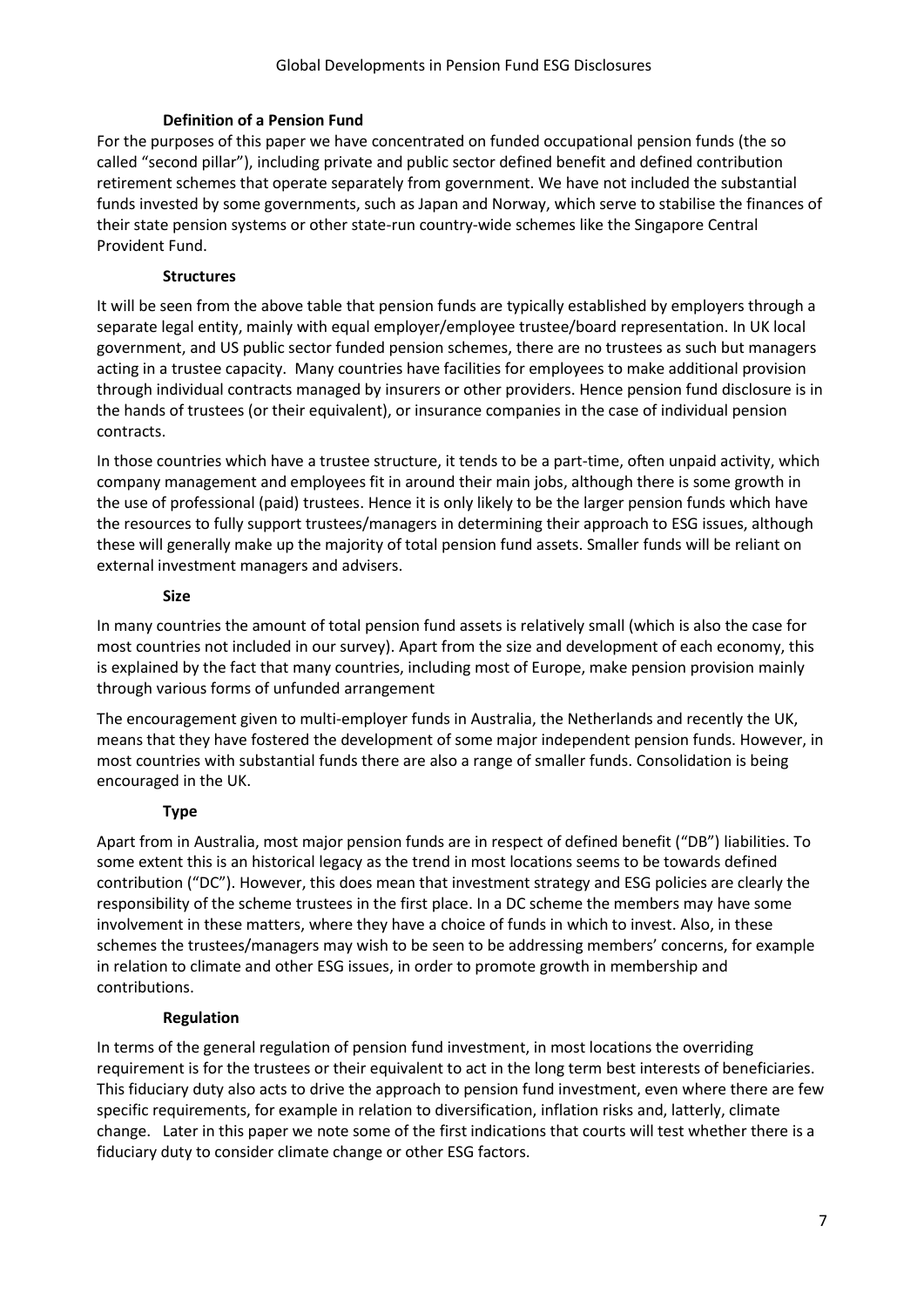In many locations there are limits on investment with the sponsoring employer: typically 5%. There are also more detailed restrictions in parts of continental Europe.

All of the European countries included in our survey, apart from Switzerland, were members of the European Union and are subject to the pensions directive known as IORP II from January 2019 (Directive 2016/2341 relating to Institutions for Occupational Retirement Provision). However, each EU member country determines how such directives are implemented nationally. The UK formally left the EU on 31 January 2020 (although continuing to operate as a member during a transitional period) but had largely already implemented this directive. IORP II contains requirements relating to a number of areas of pension fund management, including ESG, which is considered in the next section.

EU member states are also subject to the revised Shareholder Rights Directive known as SRD II (Directive 2017/828/EU) which, as far as pension funds are concerned, includes requirements on the public disclosure of policies relating to engagement and shareholder voting.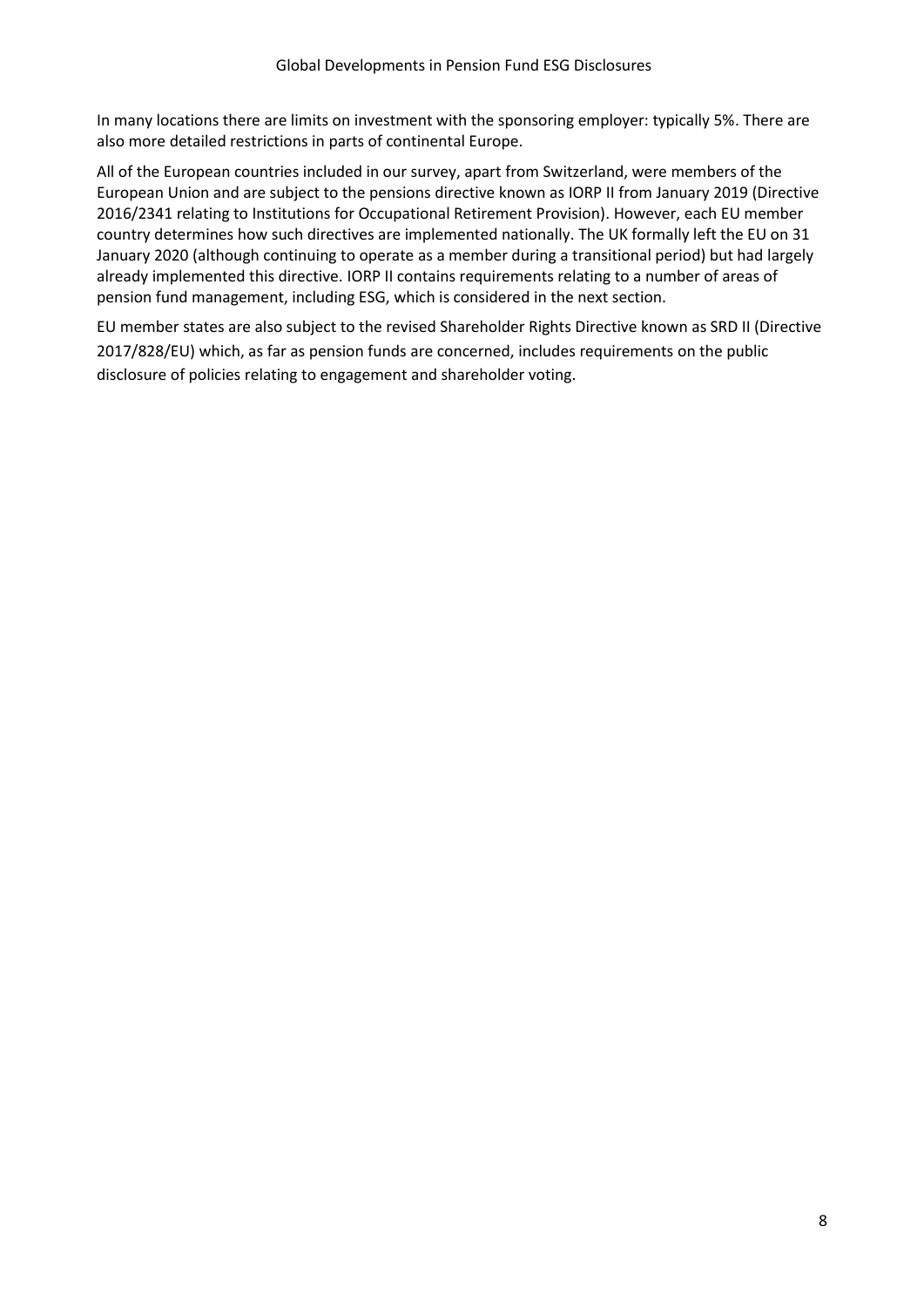# **ESG risks disclosures**

The results of our survey in relation to pension fund ESG risks disclosure requirements are summarised in the table below. As mentioned in the previous section, EU member countries are currently in the process of implementing the provisions of IORP II and SRD II. This is noted in the table and further details of the requirements, as they relate to ESG disclosures, are set out in the following page.

| Country                 | Law relating to ESG risks disclosures                                                                                                                                                                                                                                                                                                                                |
|-------------------------|----------------------------------------------------------------------------------------------------------------------------------------------------------------------------------------------------------------------------------------------------------------------------------------------------------------------------------------------------------------------|
| (total funds            |                                                                                                                                                                                                                                                                                                                                                                      |
| US \$ billion)          |                                                                                                                                                                                                                                                                                                                                                                      |
| Australia<br>(2,077)    | Disclosure on joining fund: extent to which labour standards or environmental, social or<br>ethical considerations are taken into account in the selection, retention or realisation of<br>investments. Australian Stock Exchange (ASX) has also issued guidelines on ESG disclosure<br>for companies. Various voluntary initiatives.                                |
| Canada<br>(1,924)       | Varies by province. Only Ontario requires disclosure to members of extent to which ESG<br>factors incorporated in investment policies. National ESG guideline being developed.                                                                                                                                                                                       |
| France<br>(155)         | No specific ESG legislation for pension funds. Listed insurers and asset managers must<br>disclose ESG policies in accounts, generally available on websites but not required in "key<br>features" documents given to individual fund investors                                                                                                                      |
| Germany<br>(502)        | SIP* must include extent to which ESG principles are incorporated into investment<br>processes, on public website. Regulatory guidance awaited.                                                                                                                                                                                                                      |
| Ireland<br>(184)        | SRD II implemented but IORP II approach awaited. Some voluntary initiatives.                                                                                                                                                                                                                                                                                         |
| Italy<br>(210)          | Follows IORP II/SRD II: publish on public website investment policy and commitment to<br>ESG in analysis of risks including climate. Accounts also on websites.                                                                                                                                                                                                      |
| Japan<br>(1398)         | No specific legislation for pension funds. Disclosure relating to pension funds included in<br>sponsoring employer accounts.                                                                                                                                                                                                                                         |
| Netherlands<br>(1,690)  | IORP II and SRD II not yet fully implemented, and guidance from regulator awaited.<br>Pension fund accounts normally publically available on a website.                                                                                                                                                                                                              |
| Poland<br>(42)          | IORP II and SRD II implementation awaited. Some voluntary initiatives.                                                                                                                                                                                                                                                                                               |
| South Africa<br>(231)   | Funds are required to consider ESG when investing but no disclosure requirements.                                                                                                                                                                                                                                                                                    |
| Spain<br>(43)           | IORP II not yet implemented. SIP*s including reference to ESG made available to members.                                                                                                                                                                                                                                                                             |
| Switzerland<br>(1,047)  | Asset allocation and shareholder voting disclosed to members. Many voluntary initiatives<br>including a "climate compatibility test" applied to pension fund assets (and other asset<br>owners and managers) which may be followed by legislation if results inadequate.                                                                                             |
| UK<br>(3, 451)          | SIP* must include, if trustees consider material, ESG considerations including climate.<br>Pensions Regulator provides guidance. Must state policy on share voting and engagement.<br>Also required to state extent to which members' views taken into account. DC schemes<br>must put SIP on a public website, DB schemes from 1/10/20. Many voluntary initiatives. |
| <b>USA</b><br>(29, 196) | No national ESG legislation. Many voluntary initiatives particularly supported by large<br>public sector pension funds and some investment managers.                                                                                                                                                                                                                 |

### **Summary of ESG risks disclosure requirements**

\*Statement of Investment Principles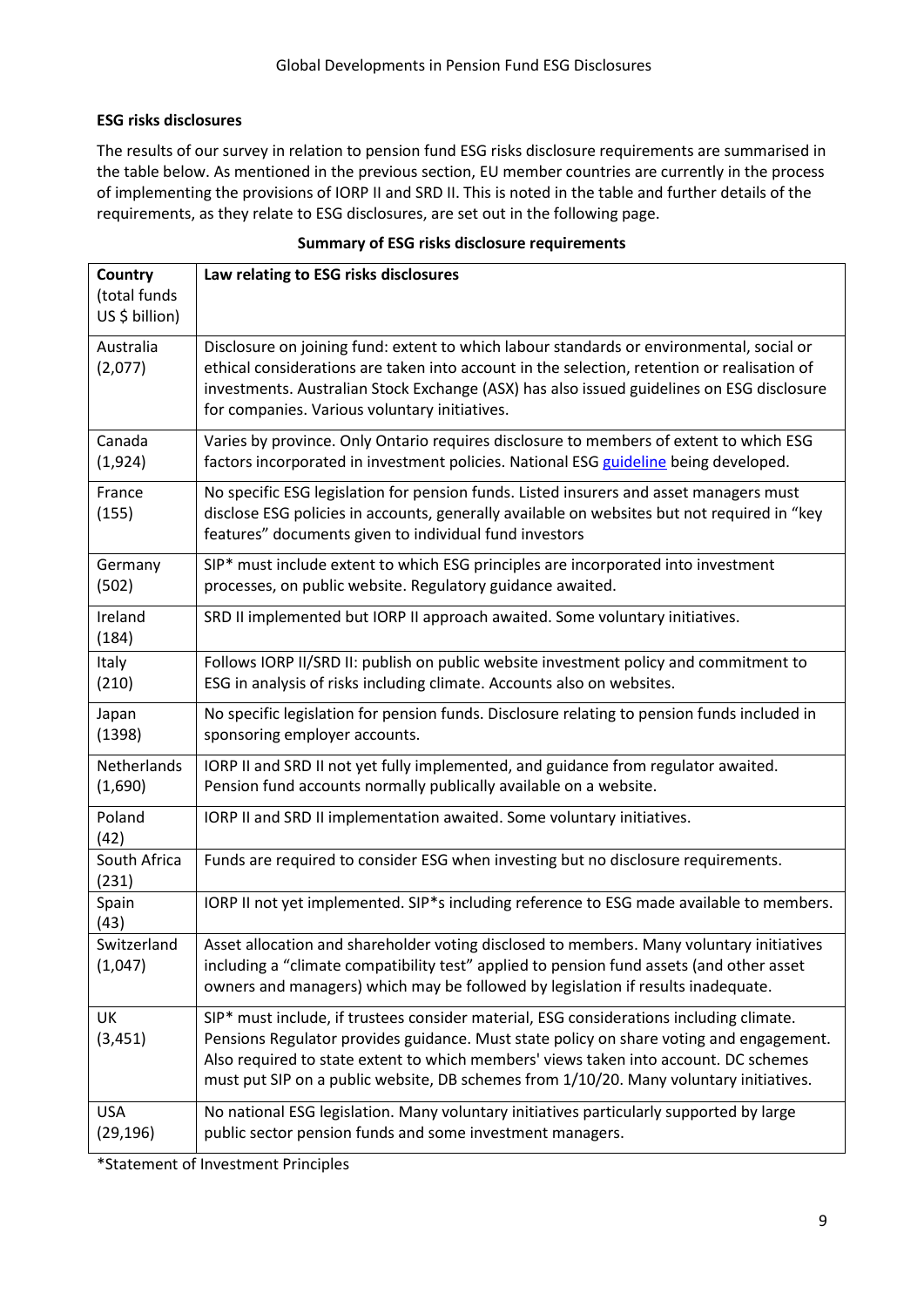It will be seen that the above table is just work in progress for those interested in seeing the disclosure of ESG risks by pension funds:

- Australia, parts of Canada, Germany, Ireland, Italy, Spain and the UK require some ESG disclosure
- such disclosure is basically limited to the production of a SIP (Statement of Investment Principles) for members explaining how ESG issues are taken into account in investment processes. Such statements can be revealing but not if they consist of bland generalities
- only Germany, Italy and the UK make the SIP available on a public website (not until 1 October 2020 for UK DB schemes)
- there are presently no specific requirements relating to pensions funds' approach to climate change, such as would be encapsulated by the recommended disclosures from the FSB Taskforce on Climate-Related Financial Disclosures ("TCFD"), although the UK government is currently [consulting](https://www.gov.uk/government/consultations/aligning-your-pension-scheme-with-the-tcfd-recommendations) on voluntary guidance.

Having made these points, many large pension funds around the world make extensive disclosures on a voluntary basis, and also participate in various initiatives to promote sustainable investment practices. These will be examined further later in this paper.

Also, most EU member countries have yet to fully implement IORP II and SRD II. These directives will basically require the following in relation to ESG risks, typically for pension funds with at least 100 members:

#### **IORP II**

- produce a Statement of Investment Principles ("SIP") including the extent to which ESG risks are taken into account in investment processes, updated at least every three years
- make the SIP publically available
- have a risk management system in place covering (inter alia) ESG risks relating to investments
- assess and document new and emerging risks, including climate change, use of resources, environmental, social risks and risks related to the depreciation of assets due to regulatory change ('stranded assets'); at least every three years together with any associated contingency plans (this is all part of an "Own-risk assessment")
- make the scheme's audited report and accounts publically available and ensure it includes disclosure of "significant investment holdings"

# **SRD II**

- develop and publically disclose, on a comply or explain basis, a policy on how ESG policies of companies invested in are monitored, dialogues conducted, voting rights exercised and cooperate with other shareholders carried out
- publically disclose annually how the above engagement policy has been implemented, including disclosure of significant votes and any use of proxy advisers (those who provide advice on shareholder votes)
- if the pension fund relies on asset managers rather than investing directly, point to disclosures made by them.

It will be seen that, once these directives have been fully implemented by EU member countries and the pension funds based therein, there should be a step change in public ESG risks disclosure. How effective that will be will depend on how it is implemented by individual member countries and pension funds, and the scrutiny to which it is subject. However, there appear to be no specific requirements relating to climate risks. In this regard, although the TCFD recommendations mentioned above were finalised in June 2017, both IORP II and SRD II had already been issued by that date.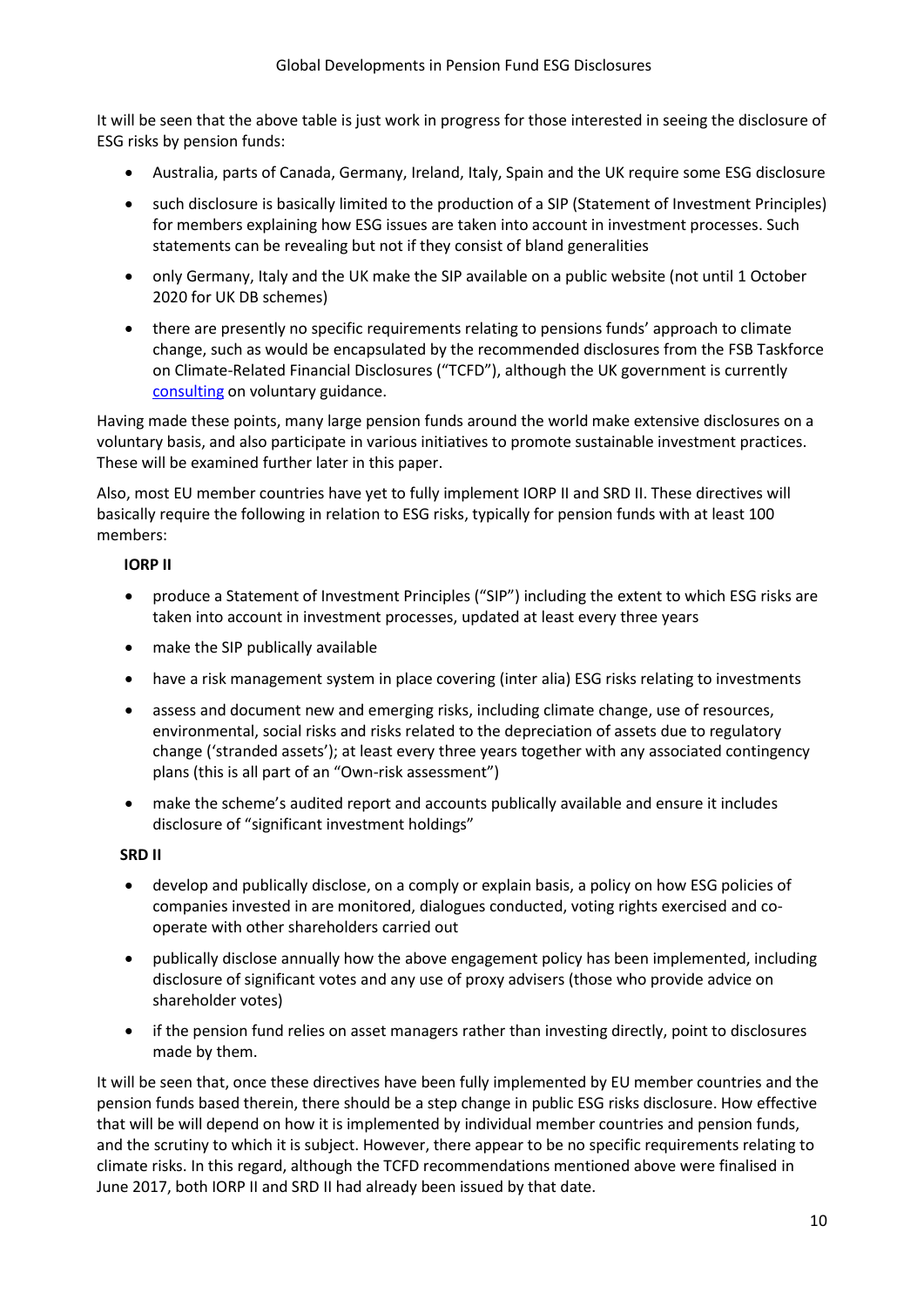### **Stewardship of Investments**

The following definition is taken from the new [UK Stewardship Code \(2020\)](https://www.frc.org.uk/getattachment/5aae591d-d9d3-4cf4-814a-d14e156a1d87/Stewardship-Code_Dec-19-Final-Corrected.pdf): "Stewardship is the responsible allocation, management and oversight of capital to create long-term value for clients and beneficiaries leading to sustainable benefits for the economy, the environment and society." Although this UK code is voluntary and "best practice", this statement represents a significant change from the historical approach, not just in the UK but around the world, where the objective for fiduciaries was typically phrased as the maximisation of investment returns for beneficiaries, commensurate with an acceptable degree of risk.

This acceptance of the context for investment, recognising responsibilities to the environment and wider society, is also reflected in developments regarding the role of the corporation itself. For example: [Unilever,](https://www.unilever.com/about/who-we-are/our-values-and-principles/) an Anglo-Dutch global business, has long espoused sustainable growth and a positive impact on commercial partners and society at large; [Microsoft](https://www.microsoft.com/en-us/corporate-responsibility/) states that it is committed to environmental sustainability, as is [JP Morgan Chase.](https://www.jpmorgan.com/country/US/EN/corporate-responsibility) Although corporate actions do not necessarily follow their values, they do recognise their responsibilities to wider stakeholders. The "triple bottom line" [concept](https://www.investopedia.com/terms/t/triple-bottom-line.asp) : focussing on profit, people and the planet, continues to generate interest.

Long term sustainability is also applied in relation to natural resources. For example, quoting President Theodore Roosevelt of the USA, "We have fallen heirs to the most glorious heritage a people ever received, and each one must do his part if we wish to show that the nation is worthy of its good fortune." According to its website, the US Department of the Interior continues to "fulfil this mission so that generations to come may enjoy the diversity of our lands that are uniquely American." The stewardship of investments is clearly intimately concerned with the impact of business on the natural world.

The United Nations initiative, [Principles of Responsible Investment,](https://www.unpri.org/pri) ("PRI") was established on a voluntarily basis only in 2006 but already includes the majority of investment managers and many pension funds, with over 2,300 signatories representing USD 86 trillion in assets under management (including USD 20 trillion with asset owners like pension funds). Signatories commit to incorporating ESG principles into their investment practices, being active (share) owners, seeking ESG disclosure by companies they invest in and reporting on their own activities to the PRI.

There is some disquiet over "greenwashing" (over inflating green activities) given that, whilst PRI signatories now represent the majority of the investment industry, their actions as shareholders can seem passive and reactive to events. This 2019 [study](https://uk.reuters.com/article/uk-usa-funds-index-climatechange/biggest-u-s-index-funds-oppose-most-climate-proposals-in-shareholder-votes-idUKKBN1WN15S) found a lack of action relating to climate issues, although investment managers claim they can be influential through confidential discussions with company management.

To facilitate green investment (and make greenwashing more difficult) the EU has developed a "[taxonomy](https://www.euractiv.com/section/energy-environment/news/eu-reaches-milestone-by-agreeing-on-green-criteria-for-finance/)" to define what can properly be included under this heading. This is a complex document but it is designed to encourage sustainable investment by both retail and institutional investors, including pension funds.

In regard to legislation relating to stewardship, the EU directive SRD II mentioned in the previous section, will improve disclosure. Apart from this, our survey reveals little in the way of actual legislation in this area, but voluntary stewardship codes have been developed in Australia, India, Japan, Switzerland and the UK, which have received widespread support.

Th[e Australian Asset Owners Stewardship Code](https://www.icgn.org/sites/default/files/Australian%20Code.pdf) is a comprehensive guide to the reporting requirements for those who sign up, including ESG integration into investment processes and engagement with management (although there appears to be no specific requirements relating to climate change). The code does not just apply to pension funds but they appear to be the main drivers. Signatories are required to make annual reports publically available.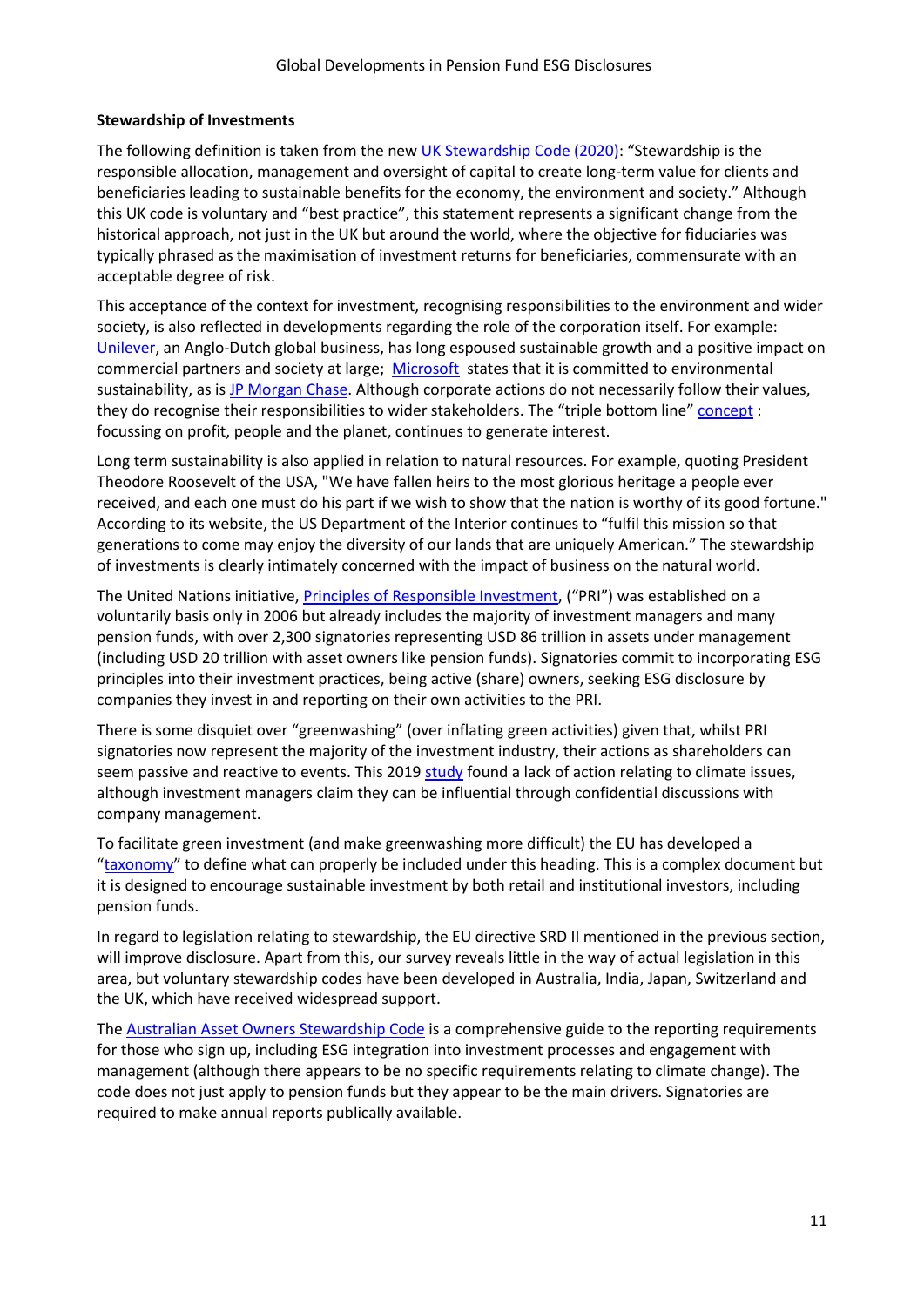#### **Impact investment**

Various approaches to ESG in the investment process are helpfully contextualised by this diagram:

| Screening                                                                                                  | <b>ESG</b> integration                                                                                               | <b>Thematic investing</b>                                                                                                        | Impact investing                                                                                                                                       |
|------------------------------------------------------------------------------------------------------------|----------------------------------------------------------------------------------------------------------------------|----------------------------------------------------------------------------------------------------------------------------------|--------------------------------------------------------------------------------------------------------------------------------------------------------|
| Negative or exclusionary<br>screening, positive or<br>best-in class screening and<br>norms-based screening | Explicit and systematic<br>inclusion of material ESG<br>issues in investment<br>analysis and investment<br>decisions | Selection of assets that<br>contribute to addressing<br>sustainability challenges<br>such as climate change or<br>water scarcity | Investment made<br>with the intention of<br>generating positive,<br>measurable, social and<br>or environmental impac<br>alongside financial<br>returns |

Source: University of Cambridge Institute for Sustainability Leadership

In practice, in DC schemes where pension fund members are offered a choice of investment funds, a variety of characterisations may of course be used. For example, ESG integration may be a common factor but members may be offered funds with a lower carbon footprint, a "tilt" in asset allocations away from fossil fuel reliant sectors. This is common practice in Australia and the UK. A key issue is the extent to which ESG issues should be reflected in the "default fund", given that in practice this may be the home for the majority of members.

The wording above explains the purpose of impact investing but does not define it in terms of any tradeoff between impact and return. Some investments may present no difficulty, if they provide a desirable impact without the need to accept any expected reduction in return. Also, it may just be a question of prioritising investments with the required impacts, for example:

- in order to reduce the overall portfolio "carbon footprint"
- as part of its investment strategy a fund may wish to allocate a certain percentage of funds to green investments satisfying the new EU taxonomy referred to above, providing market returns
- subject to acceptable returns, a fund may wish to invest in residential housing in areas from which its members are drawn, without exposing itself to undue concentration of investments (having regard also to the sponsoring employer's business risks)
- as one criterian, a fund may wish to assess some potential investments according to the extent to which they contribute towards the achievement of the UN Sustainable Development Goals ("SDGs").

A deliberate investment where a below market rate of return is expected may not be consistent with pension fund trustees' fiduciary responsibilities. In practice, the position may not be so clear. The PRI, UNEPFI and the Generation Foundation have recently set up a study of the [Legal Framework for Impact](https://www.unpri.org/sustainable-markets/a-legal-framework-for-impact) covering eleven jurisdictions (Australia, Brazil, Canada, China, the EU, France, Japan, the Netherlands, South Africa, UK and USA) with the following brief:

- are there legal impediments to investors adopting "impact targets"—for example—that an investor's investment activity is consistent with no more than 1.5 degrees of warming?
- Are investors legally required to integrate the sustainability impacts of their investment activity in their decision-making processes?
- On what positive legal grounds could or should investors integrate the realisation of the SDGs in their investment decision-making?

The context for the study is also provided by this [timeline,](https://d8g8t13e9vf2o.cloudfront.net/Uploads/h/b/v/legalframeworkforimpact_unepfi_pri_generation_532191.pdf) which shows legal developments in considering "responsible investment".

Our survey did not throw up any other general developments regarding impact investing. We consider it further when reviewing examples of pension fund disclosures.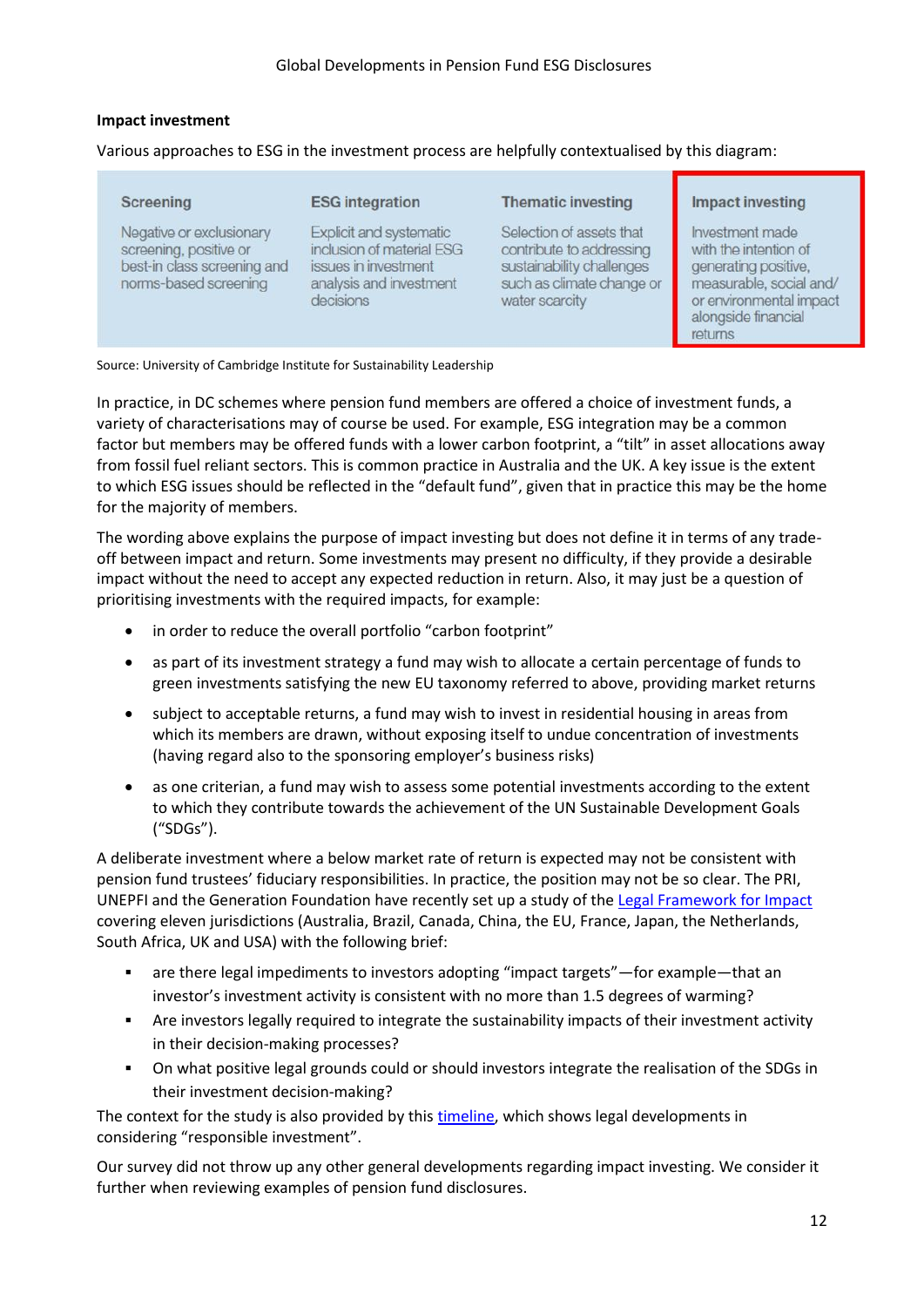### **Environmental litigation**

Environmental litigation is clearly a major potential risk for many businesses, relating not just to their activities but also how they are disclosed to investors (failure to properly disclose risks may itself generate litigation). For pension funds, a degree of protection from claims is provided if they take appropriate advice and follow it in terms of the adoption of a prudent investment policy. In this context, "prudence" involves realistic assessment of environmental risks and their implications for investments. Increased disclosure, as discussed earlier in this paper, will however provide more markers against which their actions can be tested.

Climate change is a systemic risk which presents a particular challenge for pension funds. Although the main impacts may be medium term, and this is of course by no means certain, investment market perceptions can change radically over a short period. So a fund which has not adequately reviewed its climate exposures could suffer badly in relation to others better prepared, leaving it exposed to litigation on behalf of members and/or trade unions. Those advising pension funds could also be in the firing line (and their insurers).

Our survey reveals that there is presently little environmental litigation targeting pension funds:

- in Australia [litigation](https://www.abc.net.au/news/2020-01-18/mark-mcveigh-is-taking-on-rest-super-and-has-the-world-watching/11876360) against one major pension fund (the Retail Employees Superannuation Trust or REST) has commenced in relation to its approach to climate change
- in the UK, NGO ClientEarth has warned 14 of the UK's largest pension funds that they face legal action if they fail to consider climate change in their portfolios.

However, the following US website lists many hundreds of cases involving corporations, government and activists, which illustrates the potential for such claims[: Climate litigation.](http://climatecasechart.com/?cn-reloaded=1) Although not involving a pension fund, climate campaigners also had a major recent success in London when the [Court](https://www.bbc.co.uk/news/business-51658693) blocked a government decision to allow a new runway at Heathrow airport because climate commitments had not been taken into account.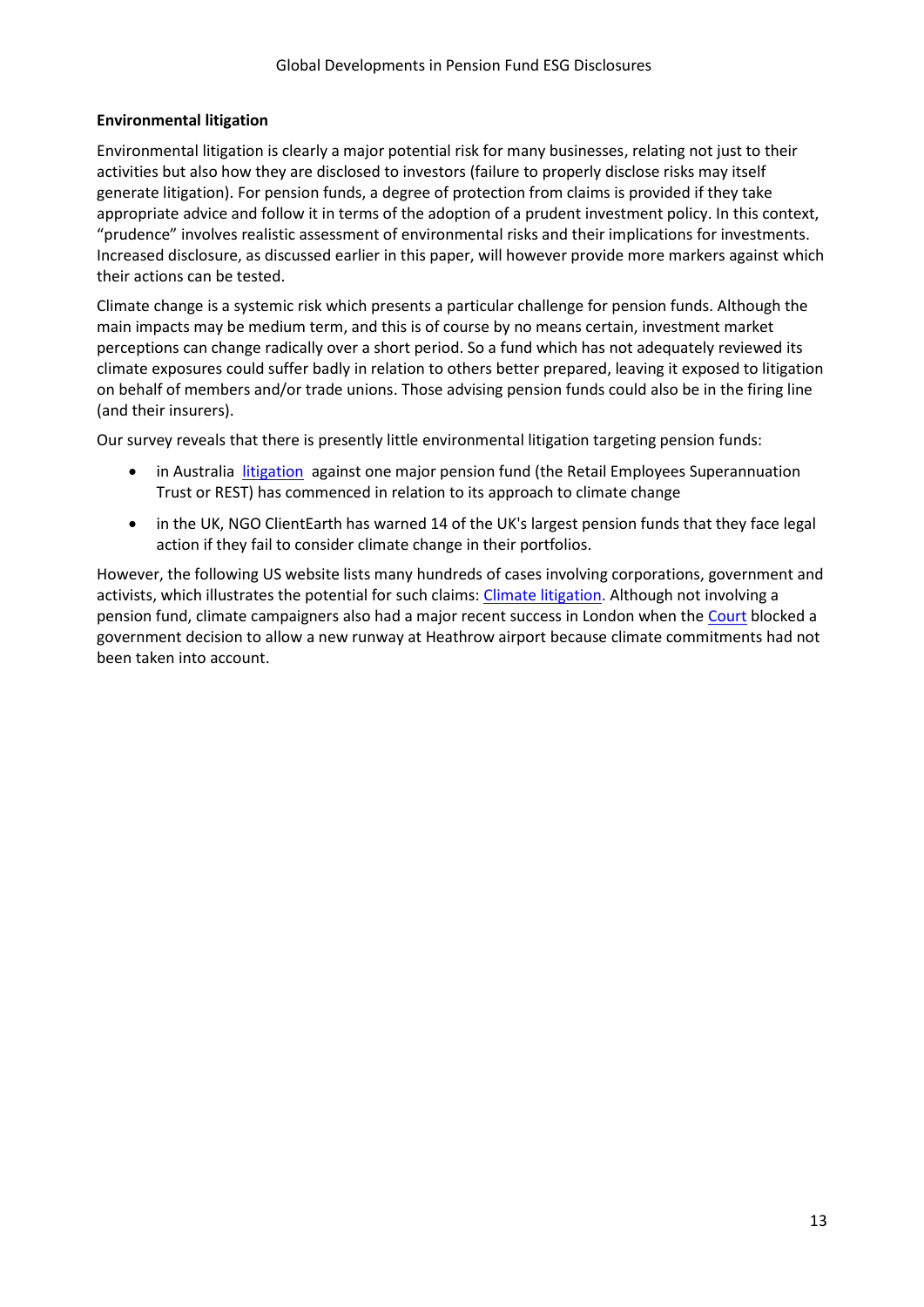### **Review of examples of public pension fund disclosures**

Our survey has shown that, in general, there is presently a disappointing level of compulsory ESG risks disclosure around the world by pension funds, although recent legislation is starting to significantly improve the position in Europe. However, it is clear that many major pension funds, from all parts of the world, do provide comprehensive ESG disclosures on a voluntary basis. We now examine a selection of these funds to assess their approach, summarise common features and bring out any particular strengths and weaknesses.

The funds have of course been selected because they do provide more ESG disclosure. They are not necessarily the best examples and there are many other funds which could have been chosen. We hope they are indicative of current best practice. The ESG disclosures obtained from the websites of the following pension funds have been reviewed and are briefly summarised below:

| Country         | Pension scheme Total funds                            | US \$'billion | <b>ESG Documents publically</b><br>available                                                                                                          | <b>Climate data disclosed</b>                                                                   | <b>Collaborations</b>                                           |
|-----------------|-------------------------------------------------------|---------------|-------------------------------------------------------------------------------------------------------------------------------------------------------|-------------------------------------------------------------------------------------------------|-----------------------------------------------------------------|
| Australia       | <b>First State Super</b>                              | 52            | ESG policy, voting activities, PRI<br>Transparency Report,<br>Stewardship Code, engagement<br>by ACSI                                                 | 2016 climate adaption<br>plan,                                                                  | ACSI, CDP,<br><b>IGCC, PRI</b>                                  |
| Canada          | <b>Ontario Teachers</b>                               | 147           | PRI Transparency Report,<br>Governance Principles and Voting 2018: carbon footprint &<br>Guidelines 2019, Responsible<br><b>Investing Report 2018</b> | Climate Change Report<br>breakdown, includes<br>Trucost data                                    | <b>Climate Action</b><br>100+, GRESB,<br>SASB, TCFD,            |
| Denmark         | <b>ATP</b>                                            | 130           | Shareholder voting, Responsible<br>Investment Report 2018, ESG<br>policies, analysis of SDG impacts                                                   | TCFD disclosures+ detailed<br>scenario analysis, PACTA<br>scenario report for energy<br>sector, | PRI, IIGCC, CDP,<br>GRESB, ICGN,<br><b>UN Global</b><br>Compact |
| Netherlands ABP |                                                       | 508           | Responsible Investment Report<br>2018, SDG investment targets,<br>engagement examples,<br>stewardship code                                            | climate strategy, carbon<br>footprint, scenario analysis 100+, GRI,<br>briefing                 | <b>Climate Action</b><br>AODP, VBDO                             |
| Switzerland     | Canton of Zurich<br><b>Pension Fund</b><br><b>BVK</b> | 36            | Engagement Report 2018 (in<br>German), shareholder voting, its<br>responsible investment principles                                                   |                                                                                                 | <b>Climate Action</b><br>100+, PRI, SVVK-<br><b>ASIR</b>        |
| UK              | RPMI Railpen                                          | 39            | Sustainable Ownership Report<br>2018: ESG integration, voting<br>policies, TCFD disclosures. Voting<br>record                                         | TCFD disclosures, energy<br>reduction targets for<br>property assets                            | PRI, ICGN,<br><b>IIGCC, UK</b><br>Stewardship<br>Code, GIC      |
| <b>USA</b>      | New York State<br>Common<br><b>Retirement Fund</b>    | 210           | comprehensive Stewardship<br>Report 2018, ESG policies,<br>shareholder resolutions, voting,<br>asset list                                             | Some TCFD disclosures,<br>strong supporter                                                      | Ceres, CDP,<br><b>Climate Action</b><br>$100+$                  |

The total funds figures above should be seen only as indicative of the order of magnitude. Some further details of these funds, and their websites, are set out in the attached Appendix A.

A common feature is that these funds prepare a separate report, under various names, detailing their ESG activities and approach to responsible or sustainable investment practices. Generally, details of their activities in engaging with companies is included and their voting record. These are all relatively large funds so their views are more likely to be considered by company management, and particularly if operating in conjunction with other pension funds and institutions. In this connection the "collaborations" shown above refers to the main associations and networks involved with ESG issues in which these funds participate.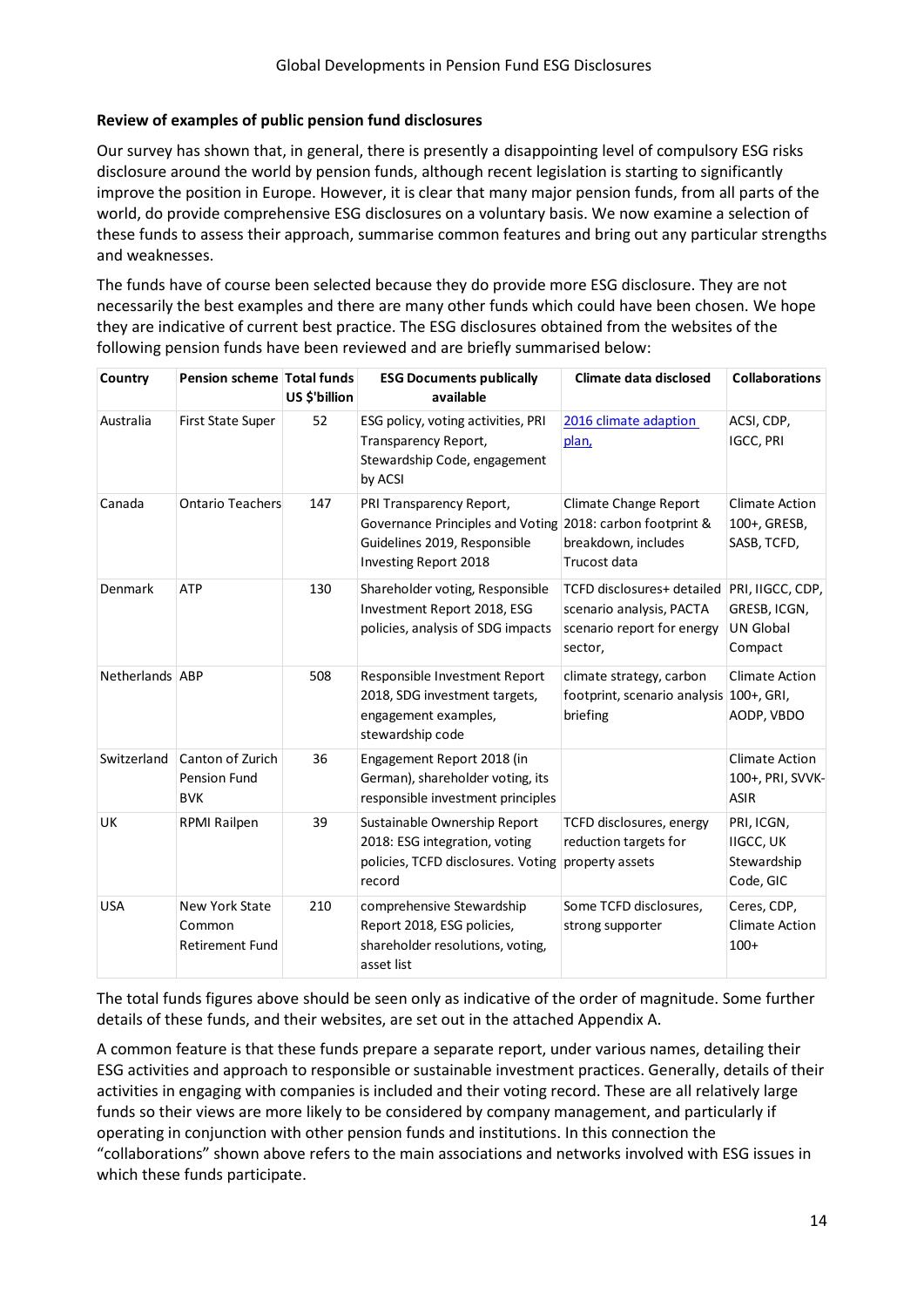The key to the acronyms used under the Collaborations heading is shown below. It shows the extent to which such organisations have developed over recent years:

| <b>Acronyms</b> |                                                                                                                                                                                                                                                                                                                                                                                                                                                                                                                         |  |  |  |  |  |
|-----------------|-------------------------------------------------------------------------------------------------------------------------------------------------------------------------------------------------------------------------------------------------------------------------------------------------------------------------------------------------------------------------------------------------------------------------------------------------------------------------------------------------------------------------|--|--|--|--|--|
| <b>ACSI</b>     | Australian Council of Superanuation Investors                                                                                                                                                                                                                                                                                                                                                                                                                                                                           |  |  |  |  |  |
| <b>AODP</b>     | Asset Owners Disclosure Project                                                                                                                                                                                                                                                                                                                                                                                                                                                                                         |  |  |  |  |  |
| <b>CDP</b>      | Carbon Disclosure Project                                                                                                                                                                                                                                                                                                                                                                                                                                                                                               |  |  |  |  |  |
| <b>GIC</b>      | Global Investor Coalition on Climate Change                                                                                                                                                                                                                                                                                                                                                                                                                                                                             |  |  |  |  |  |
| <b>GRESB</b>    | Global Real Estate Sustainability Benchmark                                                                                                                                                                                                                                                                                                                                                                                                                                                                             |  |  |  |  |  |
| <b>GRI</b>      | <b>Global Reporting Initiative</b>                                                                                                                                                                                                                                                                                                                                                                                                                                                                                      |  |  |  |  |  |
| <b>IIGCC</b>    | Institutional Investors Group on Climate Change                                                                                                                                                                                                                                                                                                                                                                                                                                                                         |  |  |  |  |  |
| <b>ICGN</b>     | <b>International Corporate Governance Network</b>                                                                                                                                                                                                                                                                                                                                                                                                                                                                       |  |  |  |  |  |
| <b>IGCC</b>     | Investors Group on Climate Change                                                                                                                                                                                                                                                                                                                                                                                                                                                                                       |  |  |  |  |  |
| <b>PACTA</b>    | Paris Agreement Capital Transition Assessment                                                                                                                                                                                                                                                                                                                                                                                                                                                                           |  |  |  |  |  |
| PRI             | Principles of Responsible Investment of the UN Finance Initiative                                                                                                                                                                                                                                                                                                                                                                                                                                                       |  |  |  |  |  |
| SASB            | Sustainability Accounting Standards Board                                                                                                                                                                                                                                                                                                                                                                                                                                                                               |  |  |  |  |  |
| SDG             | Sustainable Development Goals of the UN                                                                                                                                                                                                                                                                                                                                                                                                                                                                                 |  |  |  |  |  |
| <b>SSA</b>      | Sovereigns, supranational and agencies - used for bonds                                                                                                                                                                                                                                                                                                                                                                                                                                                                 |  |  |  |  |  |
| SVVK-ASIR       | Swiss Association for Responsible Capital Investments                                                                                                                                                                                                                                                                                                                                                                                                                                                                   |  |  |  |  |  |
| <b>TCFD</b>     | Taskforce for Climate-Related Financial Disclosures, established by the FSB                                                                                                                                                                                                                                                                                                                                                                                                                                             |  |  |  |  |  |
| <b>VBDO</b>     | Dutch Association of Investors for Sustainable Development                                                                                                                                                                                                                                                                                                                                                                                                                                                              |  |  |  |  |  |
|                 | generally include not only pension funds but also insurance companies, investment managers and other<br>large investors. Taken together they represent a formidable weight of institutional funds, and in recent<br>years have achieved some success in terms of, for example, shareholder resolutions requiring oil<br>companies to produce strategies reflecting the aims of the Paris Agreement (see BP 2019).                                                                                                       |  |  |  |  |  |
|                 | Recent public campaigns have highlighted the debate over divestment versus engagement, that is<br>whether a problematic investment should just be sold or the company management engaged to try to<br>get them to change tack. Most large pension funds seem to favour engagement, although also perhaps<br>reducing weightings, as the more responsible approach.                                                                                                                                                      |  |  |  |  |  |
|                 | The ESG reports currently available from the pension funds included in our survey listed above were<br>typically published in 2019 but refer mainly to events in 2018. Most of them provide details of their ESG<br>policies, the issues on which they engaged with company management, the outcome and their voting<br>record. This in itself enables members and other stakeholders to raise questions with them. These ESG<br>reports do not necessarily need to be audited but some have been reviewed by auditors. |  |  |  |  |  |
|                 | On climate change, whilst there is general support for the TCFD recommendations, most funds do not<br>appear to have got that far, in terms of their 2018 accounts, in incorporating them. (The TCFD<br>recommendations were published in June 2017.) However ATP and ABP in particular have clearly<br>undertaken extensive work on scenario analysis and problems in extracting appropriate metrics.                                                                                                                  |  |  |  |  |  |
|                 | Some of these pension funds largely manage investments themselves in house, whilst others mostly use<br>investment managers. Despite its size, the New York State CRF has all its investments managed<br>externally. Clearly all of these funds want investment managers to operate in accordance with their ESG<br>policies, and they have the financial weight to ensure this happens. For smaller pension funds the<br>following approaches are open to them:                                                        |  |  |  |  |  |
| ٠<br>٠          | ensuring they select investment managers who are able to accept the fund's ESG approach,<br>including the fund retaining voting responsibility;<br>if using unitised pooled funds, ensuring again that the prospectus ESG approach is consistent;<br>in regard to engagement with companies on ESG issues, work through associations such as those<br>listed above, as well as the investment manager;<br>using a website to provide ESG information to members and other stakeholders.                                 |  |  |  |  |  |

- ensuring they select investment managers who are able to accept the fund's ESG approach, including the fund retaining voting responsibility;
- if using unitised pooled funds, ensuring again that the prospectus ESG approach is consistent;
- in regard to engagement with companies on ESG issues, work through associations such as those listed above, as well as the investment manager;
-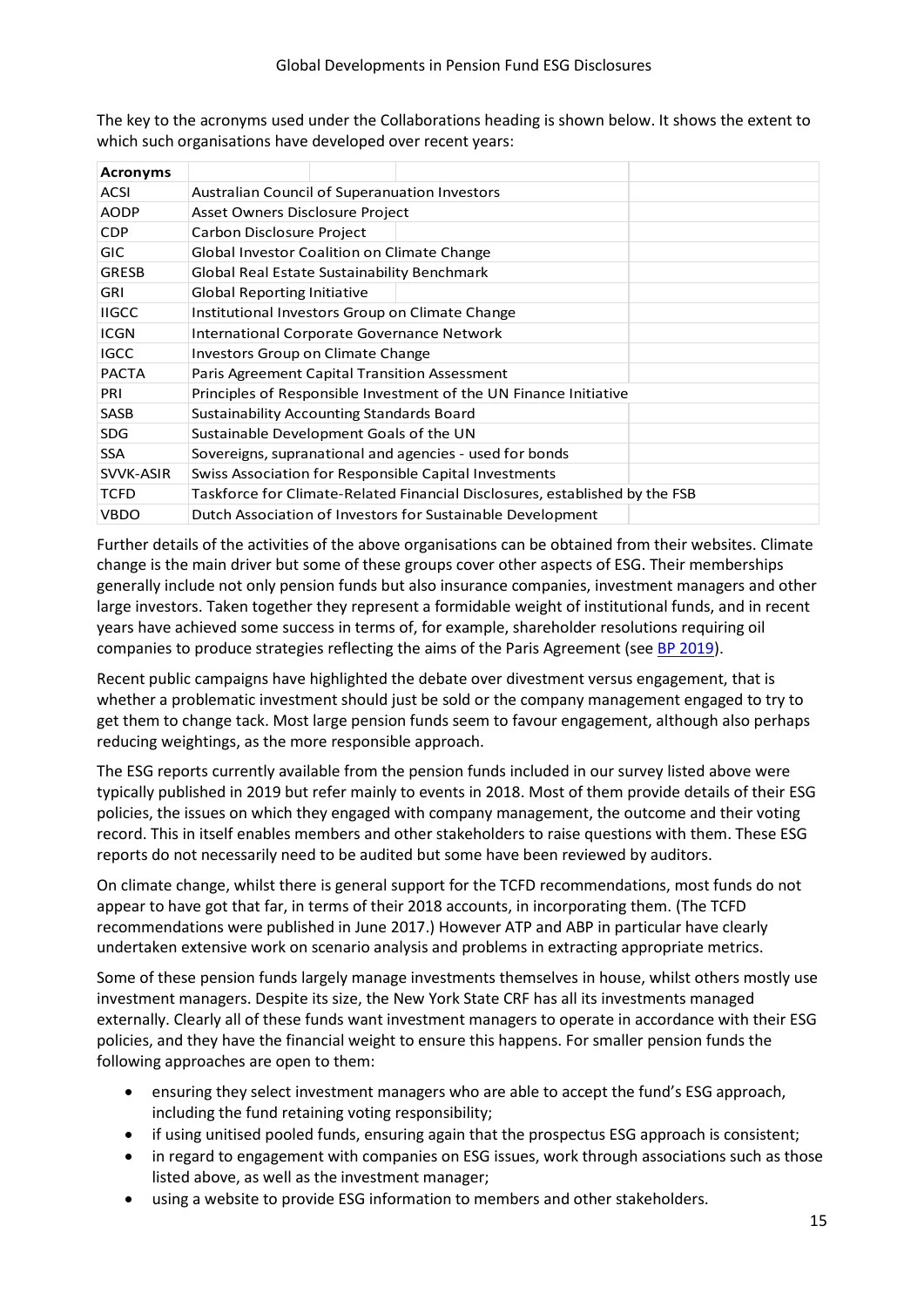### **Concluding remarks**

Pension funds globally control substantial funds, more than US \$44 trillion, as part owners of companies which produce the world's goods and services. As owners, acting on behalf of their members expecting to draw pensions throughout this century, they arguably need to ensure that the management of the companies that they invest in undertake their activities on a sustainable basis, not involving illegal activities and not polluting the planet, consistent with their long-term time horizon.

In a timely recent publication, the International Organisation of Pension Supervisors issued [Guidelines](http://www.iopsweb.org/iops-supervisory-guidelines-esg-factors.htm) on the integration of ESG into investment including that a "governing body or the asset managers of a pension fund disclose to members and stakeholders information about the pension fund's investment policies in relation to long-term sustainability, including ESG factors, stewardship and non-financial factors". Our survey has shown that this had already started in Europe and other parts of the world and disclosure should continue to improve, although more public ESG information is required. Many studies<sup>1</sup> are showing that such an approach, properly integrating ESG issues into investment management, produces a better long term investment returns through proper consideration of risk.

Many of the largest pension funds have accepted this responsibility and voluntarily produce detailed accounts of their stewardship of investments.

In regard to climate, the TCFD recommendations have received widespread support<sup>2</sup> but their implementation is a complex exercise involving scenario analysis and progress in published accounts is limited so far. Pension funds are reliant to some extent on work being done within companies in which they invest, which again may require pressure from them to maintain progress.

Actuaries working with pension funds are likely to be increasingly involved with ESG risks:

- if they are involved in investment management or consulting, in relation to the assessment and management of ESG risks to funds and the implications for strategy;
- if they are involved with funding advice, in relation to the ESG risks for the pension fund sponsors, the risks to its investments and in relation to the potential impact on members' mortality and morbidity rates.

Disclosures arising from the TCFD recommendations will be invaluable for investment actuaries and also for actuaries advising on funding, where they relate to pension fund sponsors. Actuaries therefore need to be familiar with the output from these recommendations.

As climate and other environmental issues receive increasing public attention, actuaries should ensure they can take the lead with their clients, and/or be fully involved with their employers, so that considered and appropriate policies can be adopted on a timely basis. Given the momentum that these issues are gathering, it seems clear that if actuaries are not able to integrate ESG risks into their thinking other professionals will step in and take that place. According to th[e Global Risks Report](https://www.weforum.org/reports/the-global-risks-report-2020) issued by the World Economic Forum ("WEF") in January 2020, the five top risks in terms of likelihood were all environmental, and climate action failure was the top risk in terms of its impact.

With crystal clear hindsight we can now see that COVID-19 was the elephant in the room, with a short (and medium?) term impact far greater than most of the leading risks considered by the WEF. But as we start to recover from its onslaught, ESG risks will be just as relevant.

<sup>&</sup>lt;sup>1</sup> See PRI <u>academic resources</u>

<sup>&</sup>lt;sup>2</sup> See TCFD **progress report** June 2019